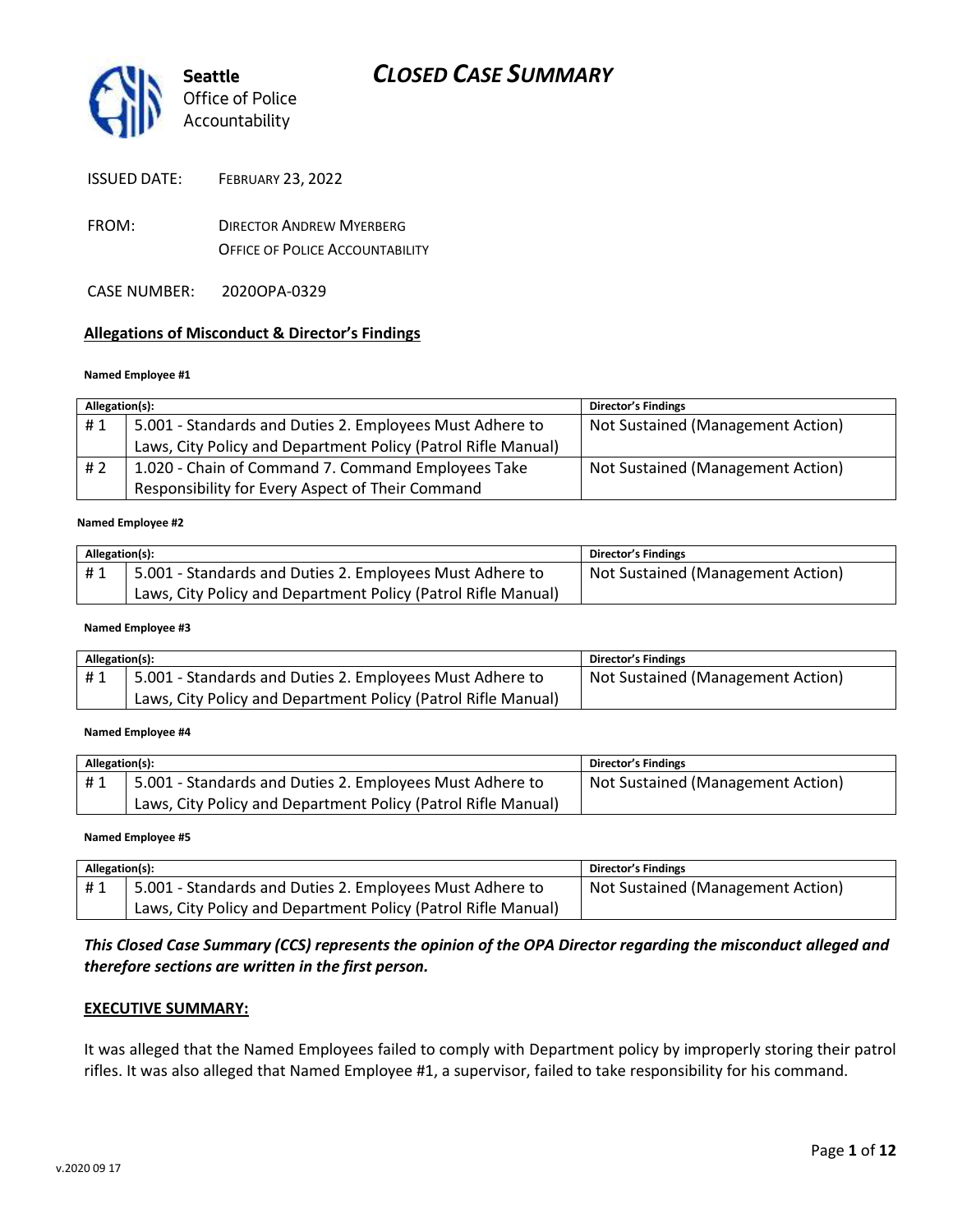

OPA CASE NUMBER: 2020OPA-0329

#### **SUMMARY OF INVESTIGATION:**

This case arises out of the demonstrations that occurred within Seattle and across the nation in the wake of the killing of George Floyd by a Minneapolis Police Officer. These protests were unprecedented in scope and were directed at law enforcement. While most demonstrators protested peacefully, some demonstrations, especially during the early days of the protests and during nighttime hours, devolved into violence, property destruction, and looting.

The specific incident at issue here occurred on May 30, 2020, the second day of the protests. At least two groups had planned unpermitted demonstrations that day. Ultimately the number of demonstrators was approximately 5,000. SPD declared the demonstrations to be an unlawful assembly and, at about 3:10 P.M., began issuing orders for the crowd to disperse. At about 4:02 P.M., SPD declared the assembly a riot. Over the course of the afternoon, numerous police officers and demonstrators were injured, multiple police vehicles were vandalized or set on fire, numerous individuals were arrested, and businesses downtown were heavily damaged.<sup>1</sup>

At about 4:14 P.M., an individual was observed removing a rifle from a police vehicle and firing the rifle into other vehicles. At about 4:16 P.M., members of a news agency and their private security officer (Security Officer #1) approached officers to report that they had observed two individuals remove two SPD rifles from SPD patrol vehicles. Security Officer #1 reported that he approached both individuals, disarmed them, and disabled the rifles. During the course of the day, multiple other SPD patrol rifles as well as an SPD employee's off-duty firearm were either reported stolen or presumably destroyed by fire. These events were reported to the public by both the SPD Twitter Account and local media.<sup>2</sup> OPA commenced this investigation.

During its investigation, OPA reviewed the May 30, 2020 Incident Action Plan (IAP), SPD Radio Log, Computer Aided Dispatch (CAD) records, and five Incident/Offense Reports. OPA also reviewed the SPD Case Investigation Report (CIR) for the stolen and destroyed firearms. OPA conducted interviews of each of the Named Employees, a Witness Employee, and Security Officer #1. OPA also took photographs of SPD vehicles and reviewed relevant video of the May 30, 2020 events. Finally, OPA reviewed the Named Employees' training records, Seattle Rifle Program Operators Manual (Patrol Rifle Manual), and SPD Policy Manual.

### *a. Security Officer #1*

OPA interviewed Security Officer #1. Security Officer #1 stated that, on May 30, 2020, he was working for a private security company providing armed security for a local news company. Security Officer #1 stated that at about 4:30 P.M. he observed several individuals using objects to damage buildings and SPD vehicles. Security Officer #1 stated that he observed an individual break a passenger-side window of a marked SPD vehicle and remove a rifle from inside. Security Officer #1 stated that he then saw this individual level the rifle and fire four shots into the SPD vehicle and a nearby building. Security Officer #1 stated he approached the individual, disarmed him, and secured the rifle.

<sup>1</sup> For an overview of the events of May 30, 2020, *see* Seattle Office of Inspector General, Sentinel Event Review Wave 1, pp. 20-21, *available at* <https://www.seattle.gov/Documents/Departments/OIG/Policy/OIGSERWave1Report072221.pdf>

<sup>2</sup> *See, e.g.,* Associated Press, Riots, looting, cars set ablaze in downtown Seattle chaos after protests (May 31, 2020), *available at* [https://www.q13fox.com/news/riots-looting-cars-set-ablaze-in-downtown-seattle-chaos-after-protests.](https://www.q13fox.com/news/riots-looting-cars-set-ablaze-in-downtown-seattle-chaos-after-protests)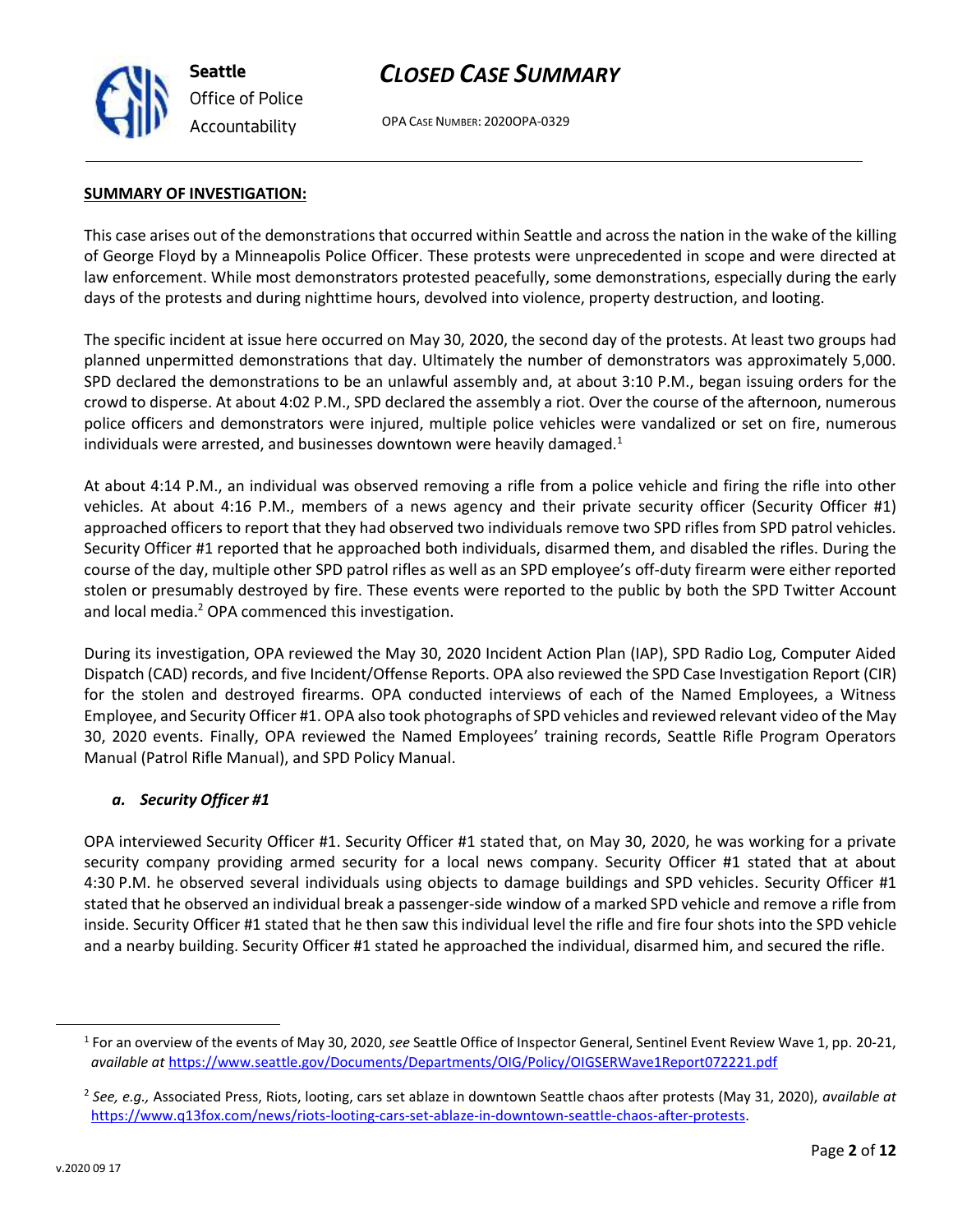

OPA CASE NUMBER: 2020OPA-0329

Security Officer #1 stated that he later observed other individuals damaging a second SPD vehicle and removing items from inside. Security Officer #1 stated that he then observed a second individual remove a rifle from within this second SPD vehicle shortly before setting the SPD vehicle on fire. Security Officer #1 stated that he approached and disarmed this second individual and then disabled the second rifle.

Security Officer #1 stated that he returned both SPD rifles to an SPD officer but could not recall that officer's name.

## *b. Named Employee #1*

OPA interviewed Named Employee #1 (NE#1). NE#1—an acting sergeant—stated that he was supervising the South ACT team. NE#1 stated that, in his capacity as the South ACT supervisor, he supervised a team of about five officers that are "less patrol officers and more hybrid sort of tactical and investigational type organization officers." NE#1 stated that he first attended SPD's Rifle School in 2004 and, to remain in SPD's Patrol Rifle Program, he had to qualify with the rifle biannually.

NE#1 stated that officers in the Patrol Rifle Program have three options for storing their patrol rifle in an SPD vehicle (1) a rifle rack between the front passenger and driver seats, (2) the rear cargo hold or trunk of a vehicle, or (3) a drawer located in the trunk of a Police Interceptor Unit (PIU).<sup>3</sup> NE#1 stated that the best practice is the rifle rack or trunk of a vehicle.

NE#1 stated that, on May 30, 2020, the South ACT team was assigned to work the protests. NE#1 said his team drove from South Precinct to West Precinct in three vehicles. NE#1 stated that the other members of his team that day were the other Named Employees and one other SPD employee. NE#1 stated his team was not given explicit instructions concerning where to secure their patrol rifles during the protest but, based on previous briefings for protests, NE#1 believed "the desire of the chain of command to have long guns on the ground to protect officers and to protect protesters should certain events arise that require immediate action. And so I operated under that understanding, which has been repeated in roll calls now for several years." NE#1 stated he did not inspect the way his team stored their patrol rifles as "they're all trained rifle officers. I have confidence that they stored them appropriately."

NE#1 stated that his team attended a briefing before reporting to the vicinity of Westlake Park. NE#1 stated that his team parked their vehicles in Pine Street, but they were later ordered to move their vehicles from Pine Street to 6<sup>th</sup> Avenue in order to "route some portion of the crowd along Pine Street to alleviate … the pressure that was building inside Westlake Park." NE#1 stated he and his team stood about half a block from where their vehicles were parked.

NE#1 stated that his team did not deploy with their patrol rifles because it would have violated policy to do so. NE#1 said "[t]here is a prohibition on deploying rifles and long guns during protests, unless specifically directed to do so by a lieutenant or higher." NE#1 stated that he left his rifle in an SPD van (hereinafter referred to as "Van #1"). NE#1 stated that he secured his patrol rifle inside of "benches where equipment is stored" in the rear cargo area of Van #1. NE#1 stated that Van #1 was then locked and secured. NE#1 described the benches as "in principle … the same as a trunk, plus a little added security." NE#1 stated that the benches have the ability to be locked, but he did not remember if the benches were padlocked on May 30, 2020. NE#1 stated that it was common practice to store patrol rifles in the benches in the rear area of Van #1.

<sup>&</sup>lt;sup>3</sup> A Police Interceptor Unit, or PIU are police car variants of their originating cars. The Seattle Police Department commonly uses Ford Explorers, that have been modified to suit the needs and purposes of the Department.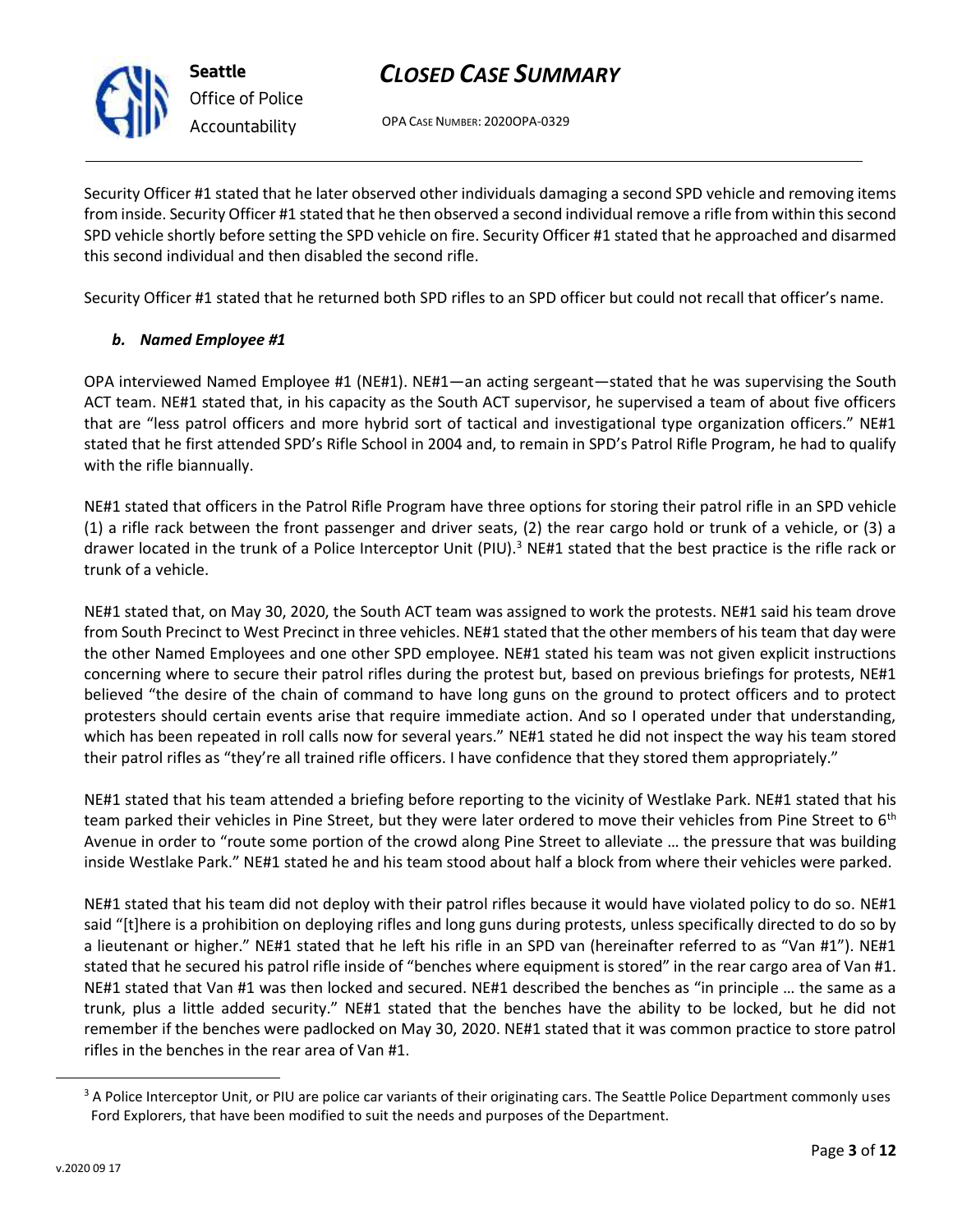OPA CASE NUMBER: 2020OPA-0329

NE#1 said that officers had to leave 6<sup>th</sup> Avenue around 4:00 P.M. because the crowd of demonstrators had become violent. NE#1 also said that the crowd was causing "large amounts of property damage, committing assaults, setting fires, throwing things, chemicals, incendiaries, some explosive improvised out of fireworks at officers." NE#1 also said that some of individuals in the crowd starting damaging SPD vehicles. NE#1 said that he had just finished moving a crowd away from SPD vehicles along  $5<sup>th</sup>$  Avenue when Security Officer #1 approached him and his supervisor with two patrol rifles. NE#1 stated he did not know at that point Security Officer #1 turned over his team's patrol rifles.

NE#1 stated that it was dark before he was able to return to the area where his team's vehicles were parked. NE#1 said that he could not determine what property or rifles had been taken or destroyed because "the fire was extremely intense, and that 90 percent of what we had in those vehicles had been either vaporized or melted." NE#1 said he observed steel components for a rifle on the floorboard of Van #1 roughly where he had left his patrol rifle.

## *c. Named Employee #2*

OPA interviewed Named Employee #2 (NE#2). NE#2 stated that he attended Patrol Rifle training prior to 2018 and was current on his training requirements on May 30, 2020.

NE#2 stated that, on May 30, 2020, he was assigned to work with the South ACT team for a demonstration in downtown Seattle. NE#2 stated that he was instructed to bring his patrol rifle on May 30, 2020. NE#2 said that the South ACT team met that day at the South precinct, gathered their equipment, then carpooled to the West Precinct before deploying to the demonstration. NE#2 stated that he rode in one of the SPD PIUs.

NE#2 described the demonstration as, initially, a "very large crowd of people, but it was fairly calm, fairly—people milling around our location." NE#2 stated that he did not deploy with his patrol rifle because it was not "appropriate at the time" because there "wasn't any violent action that needed to be countered with patrol rifle capabilities." NE#2 stated that he secured his patrol rifle in a locked PIU "in the trunk area in the provided patrol rifle locking case," which NE#2 described as "in the trunk area, there were two large metal drawers that have a combination lock on them for patrol rifles and other equipment." NE#2 did not recall whether he locked the metal drawer containing his patrol rifle, but stated he was sure he locked the PIU because "anytime we exit the vehicle and leave the area, especially in a protest, especially when my rifle has been left in that vehicle, I checked the door." NE#2 stated that he observed "several rifles" in open drawers as he put his patrol rifle in the metal drawer.

NE#2 stated that, following the demonstration, he found that that South ACT team's vehicles had been burned and his rifle had been stolen from the vehicle he rode in. NE#2 stated that he later returned to the West Precinct and was informed by a clerk there that citizen had returned his rifle, which he confirmed was his by its serial number.

NE#2 told OPA that he did not believe he violated SPD policy because his patrol rifle "was in the trunk of the locked patrol vehicle [in] a large metal drawer that can be locked with a combination on the outside."

## *d. Named Employee #3*

OPA interviewed Named Employee #3 (NE#3). NE#3 stated that she has participated in SPD's Patrol Rifle Program for approximately three and a half years. NE#3 stated patrol rifle officers are required to attend a weeklong SPD Rifle Course and pass qualifications prior to being assigned a patrol rifle.



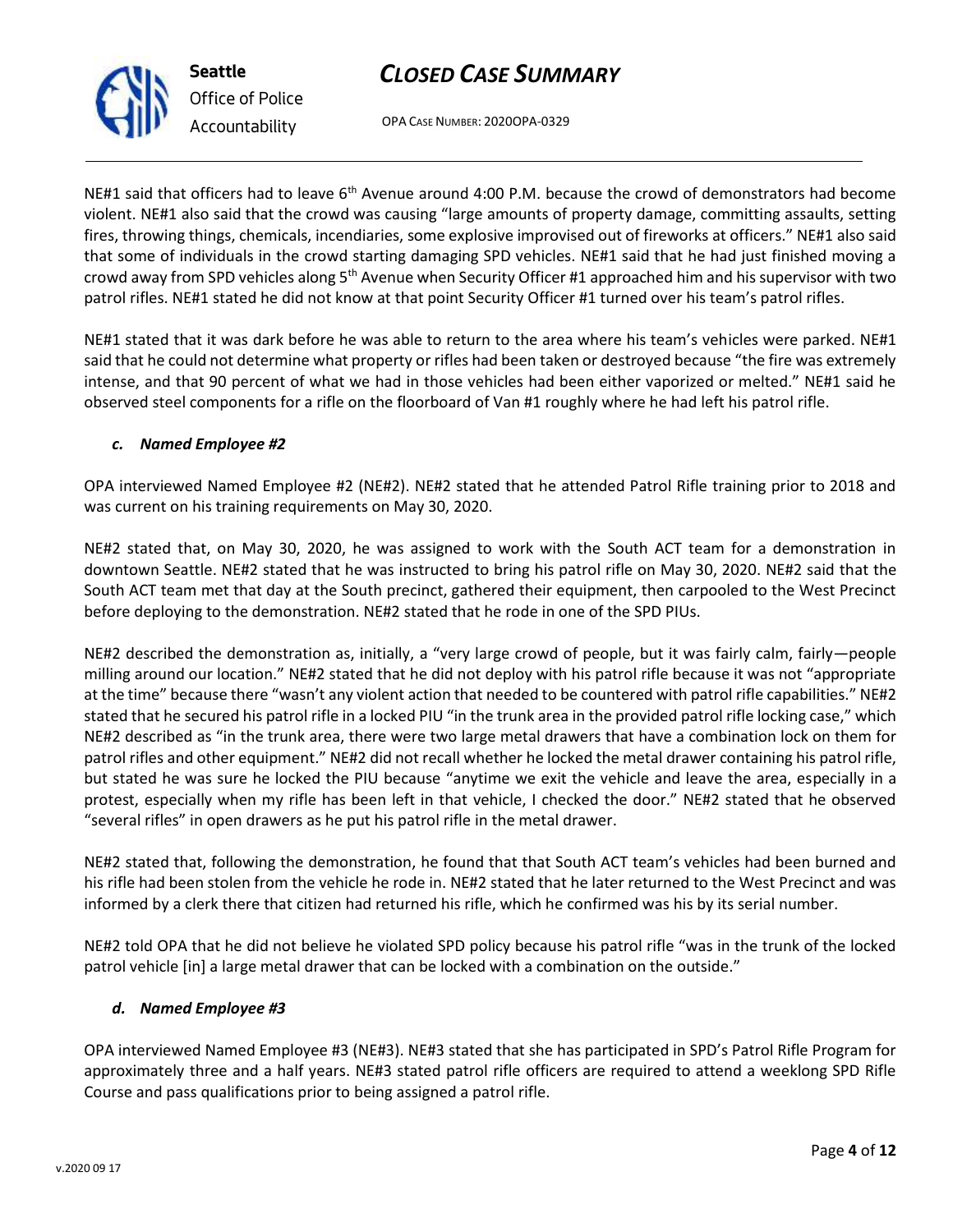

**Seattle** *Office of Police Accountability*

# *CLOSED CASE SUMMARY*

OPA CASE NUMBER: 2020OPA-0329

NE#3 stated that, on May 30, 2020, she was assigned to the South ACT Team to provide demonstration assistance. NE#3 stated that "we knew that we were going to have thousands of people coming into the city that day for a protest and a march. The night before, it had become pretty violent in the city from my understanding." NE#3 stated that she was ordered to bring her patrol rifle by NE#1.

NE#3 said that she rode with two unnamed SPD employees to the Westlake Park area of Seattle in an SPD PIU. NE#3 stated that they parked their vehicle on 4<sup>th</sup> Avenue, between Pike and Pine Street, before deploying. NE#3 stated that she secured her patrol rifle in a rifle bag in the trunk of the vehicle. NE#3 explained that she did not deploy with her patrol rifle because "if you're on a line, having your rifle is not going to be very conducive to pushing people back." NE#3 stated that she did not secure her patrol rifle in a locking drawer in the rear of the PIU because the two unnamed SPD employees that she rode with already had their rifles in the drawer, which could only accommodate two rifles. NE#3 also said that the PIU did not have a rifle rack between the driver and passenger seats.

NE#3 stated that she was stationed on a line with fellow officers when she heard over the radio that patrol cars parked along 6<sup>th</sup> Avenue and Pine were being set of fire. NE#3 stated that she did not believe that this broadcast referred to her vehicle, but then another officer told her that the vehicles had been moved after they were dropped off. NE#3 stated that she "heard five to six shots go off" and that the officers she was with were told not to leave their position. NE#3 stated that she observed "giant flames" and a "plume of black smoke" before being informed that the vehicle she arrived in had been set on fire.

NE#3 stated that she later returned to her vehicle and found it had been destroyed by fire and that her rifle was no longer in the vehicle. NE#3 said that her rifle was returned to her back at the West Precinct. NE#3 stated that she was informed that "someone brought it in, dropped it off … [at] the clerk's desk up there."

NE#3 stated that she did not believe she had violated policy because she had her "rifle stowed in a secured trunk of a patrol vehicle in [her] carrying case that was issued to me by the Department."

## *e. Named Employee #4*

OPA interviewed Named Employee #4 (NE#4). NE#4 stated that she attended Rifle Training in 2018 and regularly deploys with her patrol rifle while on patrol duty. NE#4 stated that, when deploying with her patrol rifle, she regularly places her rifle in the trunk of her vehicle, in its designated carrying case.

NE#4 stated that, on May 30, 2020, she was assigned to the South ACT Team to provide demonstration response as a "rapid deployment force." NE#4 stated that, prior to departing from the South Precinct, NE#1 instructed her to bring her patrol rifle.

NE#4 stated that the South ACT Team drove to the demonstration site in Van #1 and two SPD PIUs. NE#4 said that she rode in the back of one of the PIUs that was driven by Named Employee #5. NE#4 stated that she left her patrol rifle in its carrying case in the trunk of the vehicle "as it is described in policy." NE#4 clarified that she left her patrol rifle in the "tailgate in the back" of the PIU and that the tailgate area is "blocked off behind the back seat." In her OPA interview, NE#4 read from the Patrol Rifle Manual noting that "at least four times [it] speaks about the trunk of the car being an acceptable place as long as it's in that approved case to store the rifle."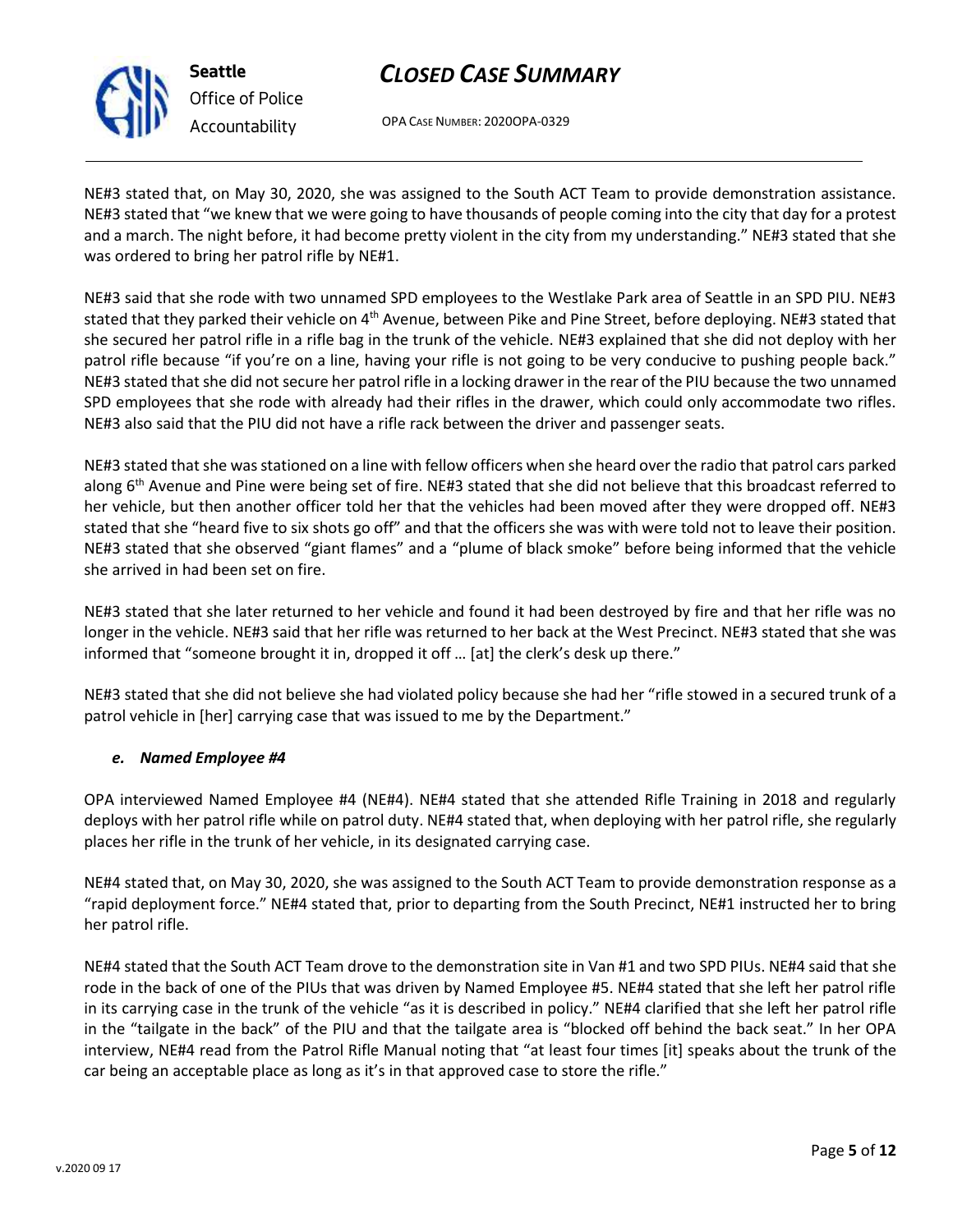OPA CASE NUMBER: 2020OPA-0329

NE#4 stated that the vehicle she rode in was destroyed during the demonstrations when demonstrators set it on fire. NE#4 said she returned to the vehicle and discovered that her rifle was missing and was alter notified by an individual from the Seattle Police Officers' Guild that her rifle had been recovered by a security guard.

NE#4 stated that she did not believe she violated SPD policy because her rifle was in the approved carrying case locked in the trunk of the vehicle per Department policy. NE#4 stated that she considered the back compartment "tailgate" of the Department's PIUs to be the "trunk" as "that is the only thing that could be considered the trunk of the vehicle."

## *f. Named Employee #5*

Named Employee #5 (NE#5) was interviewed by OPA. NE#5 stated that she has been assigned a patrol rifle for the past three and a half years and that she is current on all the training and requirements to carry a rifle. NE#5 also stated that she carries a personal weapon—a handgun—in a fanny pack to and from work.

NE#5 stated that, on May 30, 2020, she and her Team were assigned as "rapid deployment" for a demonstration in downtown Seattle. NE#5 described their assignment as responding "mobilely to any acts of violence or if anybody needed us outside of what was already there." NE#5 stated that she was instructed to bring her patrol rifle. NE#5 stated that the team carpooled to the West Precinct in two PIUs and Van #1. NE#5 states that neither PIU had a front passenger rifle rack.

NE#5 said she left her patrol rifle in its rifle bag in the trunk of the vehicle. NE#5 specified that she left her patrol rifle in the "trunk area of the patrol car, which is an Explorer, it's not like a normal Explorer. It's – the back seat and the trunk are separated by a myriad of different things, like where the housing unit is for our computers and the vault and – and different things. So you can access the trunk without accessing the rest of the patrol car, if that makes any sense, and vice versa. You can be inside the car and not be able to access the trunk, whereas a normal Explorer, you would be able to." NE#5 stated that she believed there were a couple other rifles in the same place as hers.

NE#5 stated that her Team was asked to park and deploy to the event on foot. NE#5 stated that the officers were quickly surrounded by thousands of protesters who were "extremely aggressive, bordering on violence." NE#5 said that the situation then took "a turn for the worse" as businesses were looted, vehicles were burned, and "[t]here were fires everywhere. There was things breaking around us. There were things being thrown at us. … [C]alling it chaos would be an understatement."

NE#5 stated that, as the situation escalated, she handed the PIU keys to another officer and told them to move the vehicle but did not know where it was moved. NE#5 stated that she later observed her vehicle was severely damaged and that another vehicle her Team drove downtown was "burned past all recognition … there was nothing left inside of the car." NE#5 stated that, after the demonstration ended, she could not find her patrol rifle or her personal weapon.

NE#5 stated that she left her fanny pack, with her personal weapon inside, "more or less" underneath the driver's seat, but that she did not realize that her personal weapon was inside the fanny pack when she did so. NE#5 described the circumstances that led her to bring her personal weapon to the demonstration in the following way:

> So prior to us leaving, I put my personal toiletry items inside of my fanny pack, which is my purse. My purse is also – like I said, it's how I carry my firearm. So in the mix of doing



**Seattle** *Office of Police Accountability*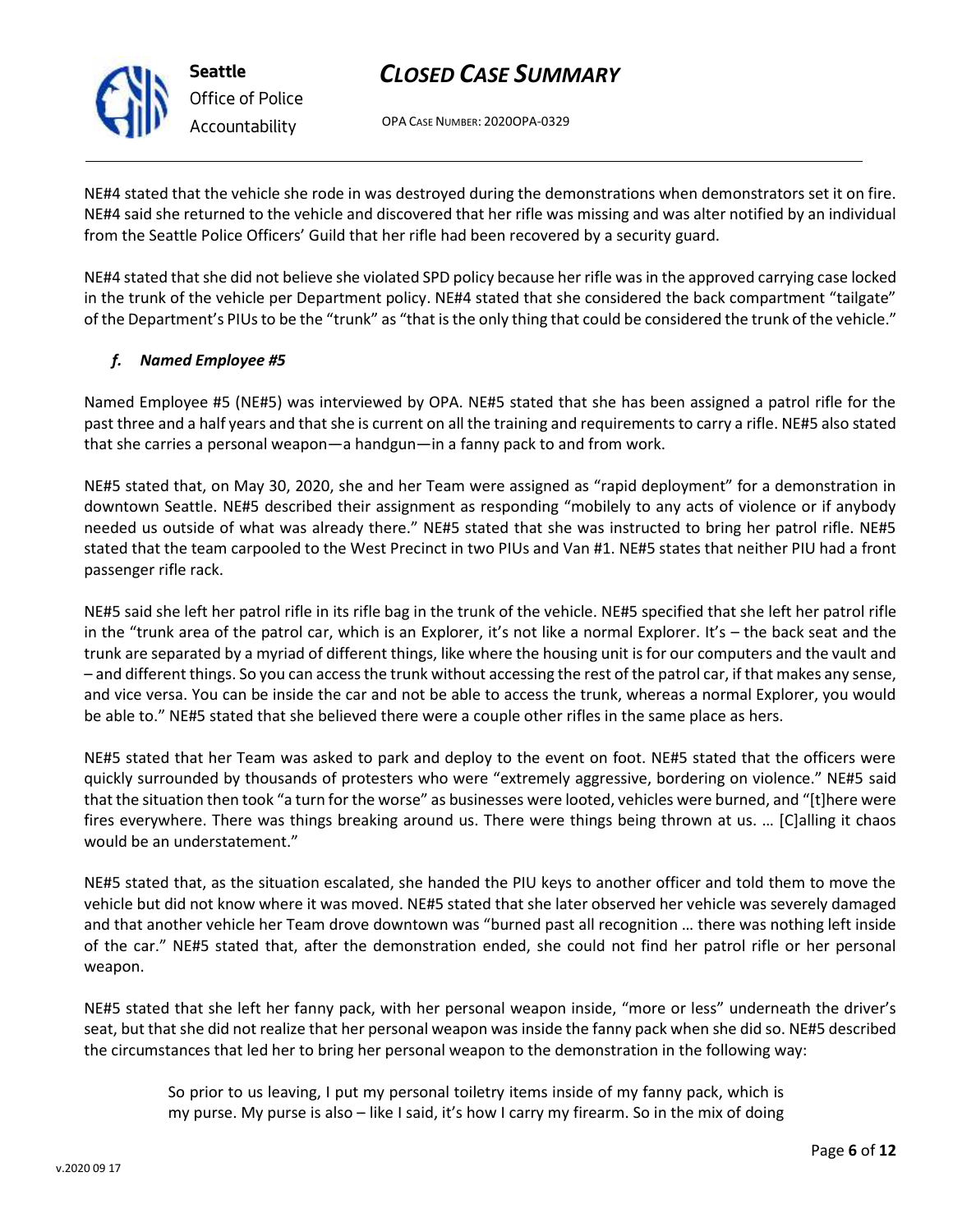OPA CASE NUMBER: 2020OPA-0329

things during the day, I put all of my toiletry items inside of my bag, took my bag with me, and didn't think anything of it. It wasn't until after all of this happened that I realized that I didn't have it, and then I realized where it was, and it wasn't in my desk, like I thought. It was in my bag.

OPA notes that no SPD policy prohibits SPD officers from lawfully carrying personal firearms off-duty as they travel to or from work, nor does any SPD policy directly prescribe the location or manner in which such personal firearms should be stored while an SPD officer is on-duty.

NE#5 stated that she did not believe she violated policy because "you have the option of placing [a patrol rifle] in the trunk, and that's where I placed it."

## *g. Witness Employee #1*

Witness Employee #1 (WE#1) was interviewed by OPA. WE#1 said he has been assigned to the Firearms Training Unit since 2009. WE#1 described the Firearms Training Unit as being responsible for handgun, rifle, and shotgun training for SPD. WE#1 said he is the coordinator for the Patrol Rifle Program and has been the lead instructor for the Rifle Training Program since 2018.

WE#1 stated that officers in the Patrol Rifle Program must complete a forty-hour rifle training program and are required to requalify yearly over two, nine-hour days of training. WE#1 confirmed that SPD currently uses the 2010 Seattle Police Department Rifle Program Operators Manual (Patrol Rifle Manual).

WE#1 confirmed that officers deploying with a patrol rifle are required to make their patrol rifle "patrol car ready" and secure their patrol rifles "in the passenger compartment, the one that locks, or in the a—trunk, or ah, the vault." WE#1 elaborated that the "manual, when it was written, we didn't have the PIU's at the time, so it just refers to the trunk of the vehicle, because we had sedans, and that was obviously a locked area." WE#1 stated that, since the PIUs entered operation, officers have been trained to secure their patrol rifles in the drawers of the "vault" in the rear of the PIUs. However, WE#1 acknowledged this is not what is written in the Patrol Rifle Manual. WE#1 also stated that the definition of what constitutes a "trunk" with respect to the PIUs has "not been discussed."

OPA asked WE#1 questions with extensive follow-up to determine whether it would violate SPD policy or training to leave a patrol rifle—in patrol car ready condition and enclosed in the approved carrying case—in the rear area of a PIU or in the back of an SPD van. Although, at one point, WE#1 stated that this would violate policy if the vehicle were left "unattended," WE#1 did not provide a definitive answer to this question. WE#1 stated twice that the matter was within employee discretion.

WE#1 stated that there is no training with respect to where patrol rifles should be secured within an SPD van.

## *h. SPD Rifle Program Operators Manual*

OPA reviewed the operative manual for the Patrol Rifle Program, the Patrol Rifle Manual. The Patrol Rifle Manual references the proper location for securing a patrol rifle in three places (1) the definition of "Patrol Car Ready" condition, (2) in the "Deployment with the Patrol Rifle" section, and (3) in the "Operational Guidelines" section. The Patrol Rifle Manual sets forth additional recommendations for the use of the patrol rifle.



**Seattle** *Office of Police Accountability*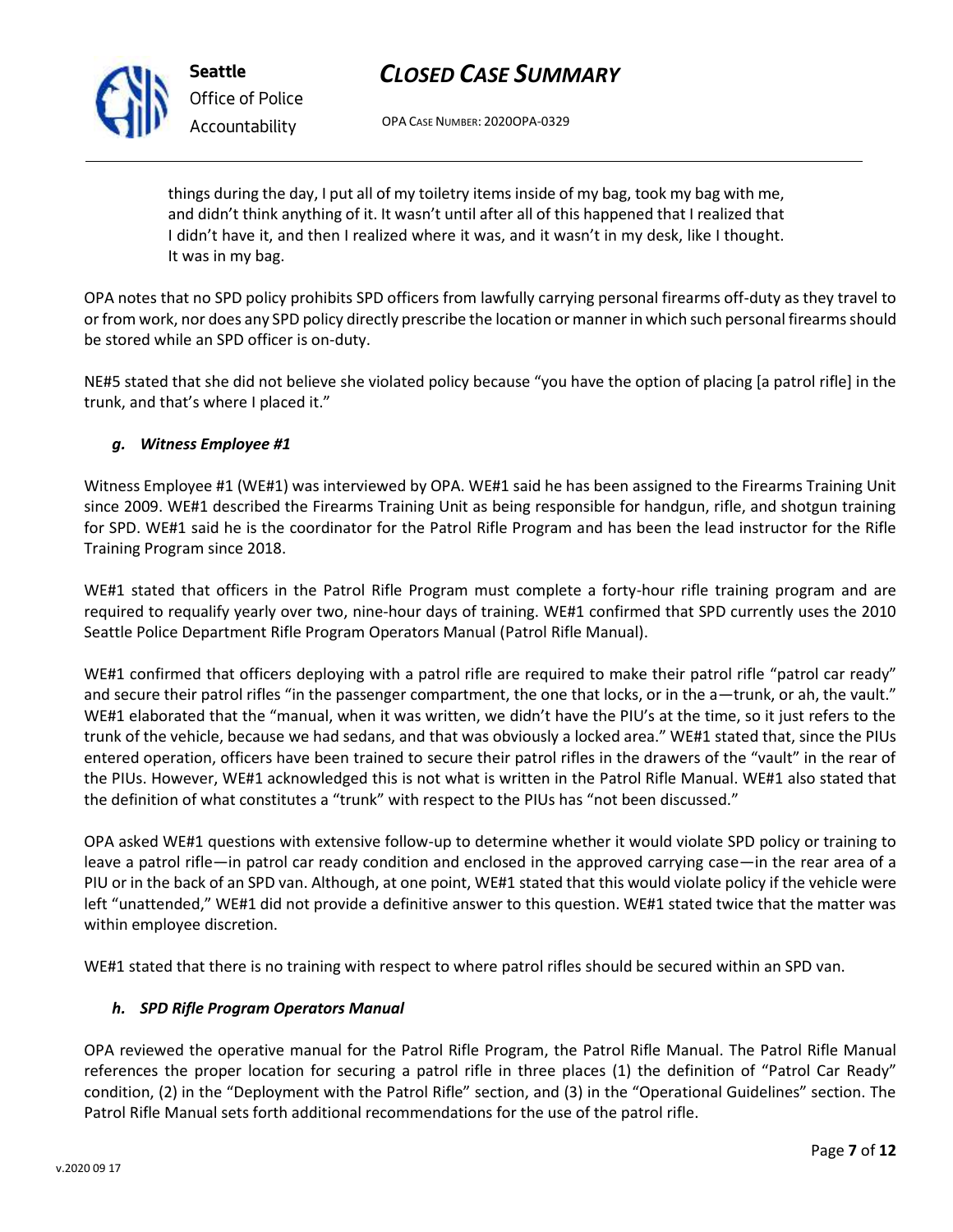

**Seattle** *Office of Police Accountability*

OPA CASE NUMBER: 2020OPA-0329

In the definition of patrol car ready, the Patrol Rifle Manual states "the rifle is placed in a patrol car locking rack or cased in the trunk." The Patrol Rifle Manual elaborates that "[w]hen deploying with the patrol rifle, Officers will store the weapon either in the trunk of their patrol car (in the department approved carrying case) or locked into the approved locking rack inside the passenger compartment of the patrol car." The Patrol Rifle Manual also states "Officers may retrieve the rifle from the trunk of their car in advance of arriving on a hot call, or for special details, if the car is not equipped with a locking rack inside the passenger compartment."

The Patrol Rifle Manual says deploying with a patrol rifle is "not recommended" for "a typical crowd control response."

## **ANALYSIS AND CONCLUSIONS:**

## **Named Employee #1 - Allegation #1**

## *5.001 - Standards and Duties 2. Employees Must Adhere to Laws, City Policy and Department Policy (Patrol Rifle Manual)*

The Complainant alleged that NE#1 failed to secure his patrol rifle in a manner consistent with the Patrol Rifle Manual.

SPD Policy 5.001-POL-2 requires that employees adhere to laws, City policy, and Department policy. For officers qualified to deploy with a patrol rifle, SPD has promulgated rules concerning its Rifle Program. *See* Rifle Program Operators Manual (2010) ("Patrol Rifle Manual"). Among other things, the Patrol Rifle Manual requires that "[w]hen deploying with the patrol rifle, Officers will store the weapon either in the trunk of their patrol car (in the department approved carrying case) or locked into the approved locking rack inside the passenger compartment of the patrol car.

NE#1 stated that he secured his patrol rifle inside of "benches where equipment is stored" in the rear cargo area of Van #1. NE#1 stated that Van #1 was then locked and secured.

The Patrol Rifle Manual is not clear regarding the proper storage of patrol rifles in vehicles other than sedan-style vehicles. Adding to this lack of clarity, SPD no longer commonly uses sedans—a switch made in 2015.<sup>4</sup> While the Patrol Rifle Manual specifies that an officer may store their patrol rifle "in the trunk of their patrol car," it does not define what a "trunk" means in this context. By way of example, the Merriam-Webster dictionary provides a definition of trunk as "the luggage compartment of an automobile."<sup>5</sup> Under this definition, both the rear "tailgate" area of an SUV or the rear "cargo" area of a van would clearly qualify. It also cannot be convincingly argued that the Patrol Rifle Manual means *only* a sedan-style vehicle when it references a "patrol car." If that were the case, it could also be argued that the Patrol Rifle Manual forbids securing a patrol rifle in any vehicle beside a sedan since it only allows storage—whether in a trunk or a locking rack—in a "patrol car."

Nor is SPD's Patrol Rifle Program training clear on this point. WE#1 stated that officers are now trained to secure their patrol rifles in the drawers of the "vault" in the rear of the PIUs. But WE#1 also acknowledged that whether an officer could secure their patrol rifle encased in the rear "tailgate" area of a PIU is largely a matter of officer discretion.

<sup>4</sup> Jennifer Sullivan, *SPD fleet shifts from Crown Vics to crossover vehicles*, The Seattle Times, originally published Aug. 10, 2015, updated Aug. 13, 2015, *available at* [https://www.seattletimes.com/seattle-news/law-justice/spd-fleet-shifts-from-crown-vics](https://www.seattletimes.com/seattle-news/law-justice/spd-fleet-shifts-from-crown-vics-to-crossover-vehicles/)[to-crossover-vehicles/.](https://www.seattletimes.com/seattle-news/law-justice/spd-fleet-shifts-from-crown-vics-to-crossover-vehicles/)

<sup>5</sup> <https://www.merriam-webster.com/dictionary/trunk>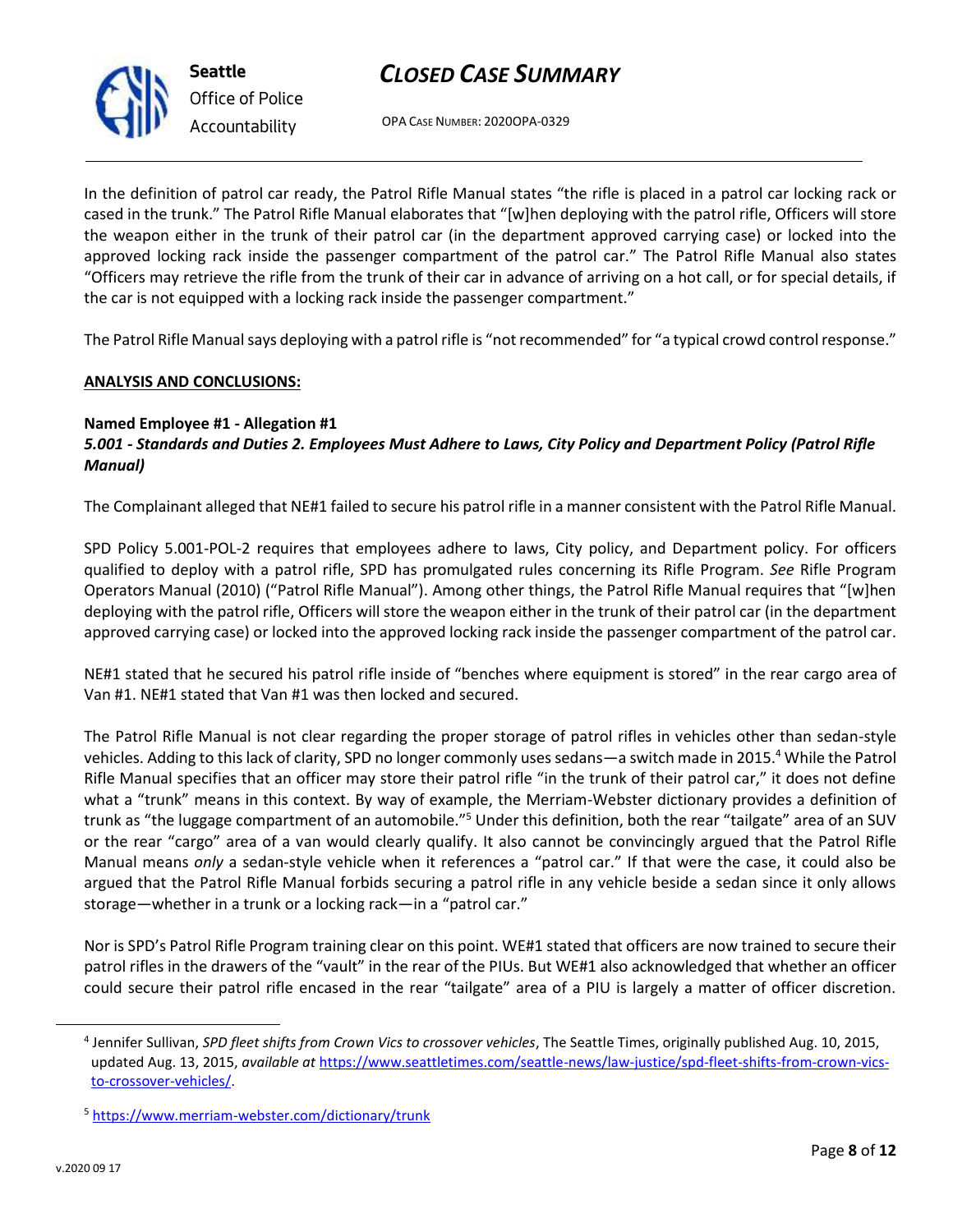

OPA CASE NUMBER: 2020OPA-0329

Moreover, WE#1 stated that there has been no discussion about what constitutes the "trunk" of a PIU within the meaning of the Patrol Rifle Manual. Finally, WE#1 stated there is no training as to where a patrol rifle should be secured in an SPD van.

For these reasons, OPA issues the following Management Action Recommendation:

- **Management Action:** SPD should update and revise their Rifle Program Operators Manual and Patrol Rifle Program training to address, at minimum:
	- o the secure storage of patrol rifles in SPD vehicles and other fleet;
	- o the appropriateness of deploying to demonstrations with patrol rifles; and
	- $\circ$  requirements to remain with vehicles containing patrol rifles or other firearms.

### Recommended Finding: **Not Sustained (Management Action)**

#### **Named Employee #1 - Allegation #2**

## *1.020 - Chain of Command 7. Command Employees Take Responsibility for Every Aspect of Their Command*

The Complainant alleged that NE#1 failed to take responsibility for every aspect of his command.

SPD Policy 1.020-POL-7 states that command employees are required to take responsibility for every aspect of their command. The policy further instructs that: "Employees in a supervisory role will coordinate and direct subordinates and allocate resources to achieve the operations objective." (SPD Policy 1.020-POL-7.) Lastly, the policy makes clear that supervisors will "perform the full range of administrative functions relying upon policy, direction, training, and personal initiative as a guide for themselves and their command in achieving the highest level of performance possible." (*Id*.)

Overall, OPA questions the operations objective of NE#1 instructing—or, at the very least, permitting—his team to bring their patrol rifles to this demonstration. NE#1 stated that, in the past, the chain of command has made it clear that his team should deploy to demonstrations with their rifles available to them. OPA has no evidence to refute NE#1's claim. But, as a general matter, the Patrol Rifle Manual states that deploying with a patrol rifle is "not recommended" for "a typical crowd control response." Moreover, multiple witnesses told OPA that they did not remove their patrol rifles from their vehicles at the demonstration for this reason or reasons like it. This begs the questions of whether these tools should have been brought by every member of the South ACT team or whether they should have been brought at all. NE#1 stated that the intensity of these protests were both unprecedented and unexpected. NE#1 said that, at previous protests, his ACT team was not required to even leave their vehicles. NE#1 also described scenarios in which command wants "long guns quickly available if needed for certain circumstances." NE#1 volunteered that one such circumstance would be "if we have a vehicle running at a crowd." However, NE#1 acknowledged that firing at a moving vehicle in such a circumstance would likely violate policy. *See* SPD Policy 8.300-POL-12(8). Moreover, it is unlikely that an officer in the Patrol Rifle Program would have time to perceive a moving vehicle charging at a crowd, return to their vehicle, obtain their patrol rifle, and then effectively confront that threat. NE#1 also volunteered that patrol rifles could be needed to confront an active shooter. It seems far more likely that an officer could effectively retrieve a patrol rifle from their vehicle and effectively confront this threat than a vehicle charging a crowd. But other options—such as having a limited number of officers deployed with patrol rifles present but not engaged in crowd management, leaving at least one officer with any vehicle containing patrol rifles, and/or limiting the number of patrol rifles deployed to the availability of space in the PIU "vault"—seem more prudent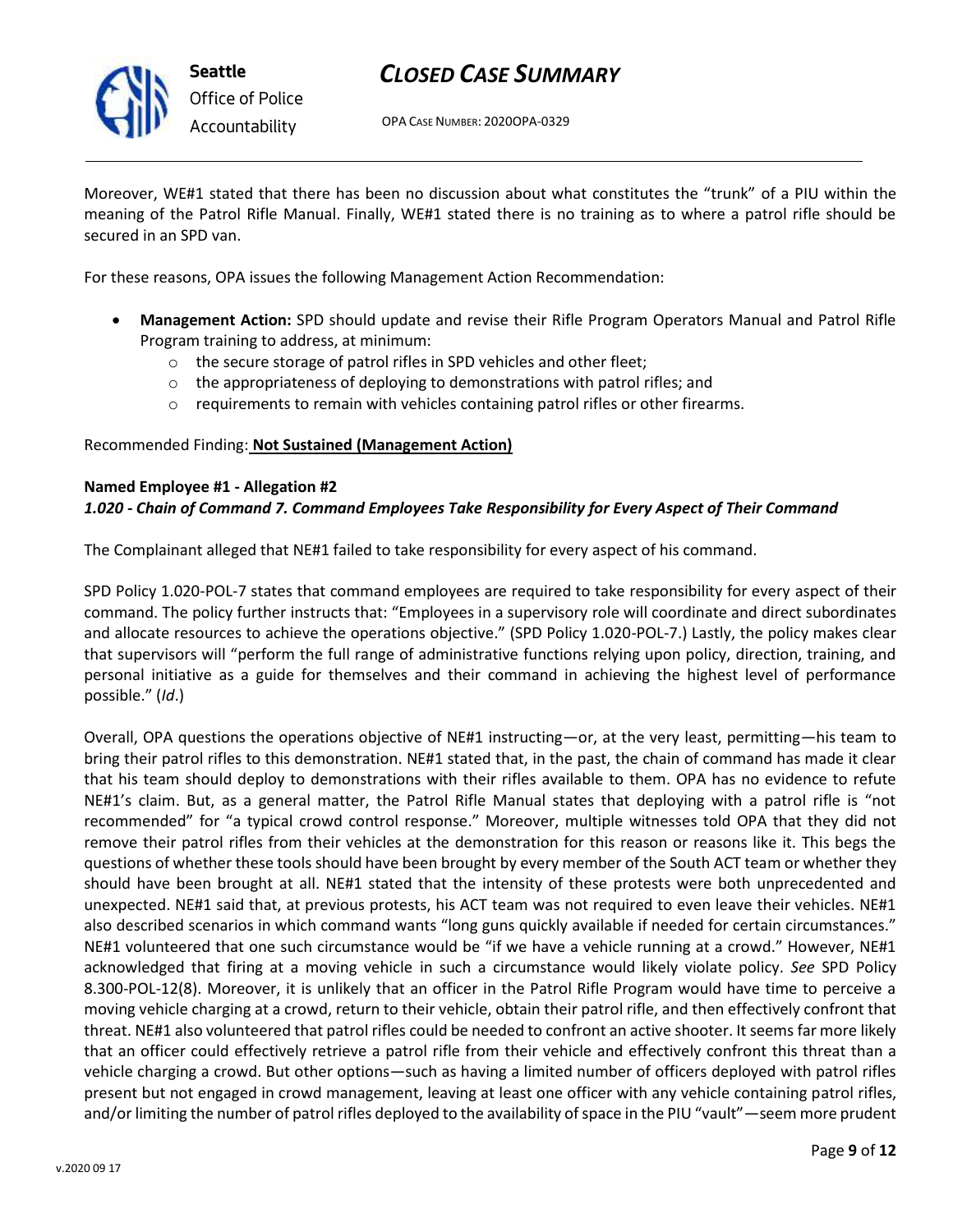

**Seattle** *Office of Police Accountability*

## *CLOSED CASE SUMMARY*

OPA CASE NUMBER: 2020OPA-0329

than the course of action taken here. Finally, OPA is acutely aware of the ongoing staffing challenges facing SPD. However, OPA questions whether and under what circumstances acting sergeants, as opposed to sergeants, should be charged with supervising ACT teams.

However, on this evidence and policy as-written, OPA cannot say that NE#1 failed to take responsibility for his command by instructing or allowing the South ACT team to bring their patrol rifles to the May 30, 2020 demonstrations. Nor can OPA say that NE#1 failed to take responsibility for his command by allowing the South ACT team to store their patrol rifles in the manner that they did because the policy, as written, was ambiguous as to whether such storage was permitted.

For these reasons, OPA issues the following Management Action Recommendation:

- **Management Action:** SPD should update and revise their Rifle Program Operators Manual and Patrol Rifle Program training to address, at minimum:
	- o the secure storage of patrol rifles in SPD vehicles and other fleet;
	- $\circ$  the appropriateness of deploying to demonstrations with patrol rifles; and
	- o requirements to remain with vehicles containing patrol rifles or other firearms.

### Recommended Finding: **Not Sustained (Management Action)**

### **Named Employee #2 - Allegation #1**

## *5.001 - Standards and Duties 2. Employees Must Adhere to Laws, City Policy and Department Policy (Patrol Rifle Manual)*

The Complainant alleged that NE#2 failed to secure his patrol rifle in a manner consistent with the Patrol Rifle Manual.

NE#2 stated that he secured his patrol rifle in a locked PIU in the trunk area inside of a drawer.

For the reasons set forth above at Named Employee #1, Allegation #1, OPA issues the following Management Action Recommendation:

- **Management Action:** SPD should update and revise their Rifle Program Operators Manual and Patrol Rifle Program training to address, at minimum:
	- o the secure storage of patrol rifles in SPD vehicles and other fleet;
	- o the appropriateness of deploying to demonstrations with patrol rifles; and
	- $\circ$  requirements to remain with vehicles containing patrol rifles or other firearms.

### Recommended Finding: **Not Sustained (Management Action)**

#### **Named Employee #3 - Allegation #1**

### *5.001 - Standards and Duties 2. Employees Must Adhere to Laws, City Policy and Department Policy (Patrol Rifle Manual)*

The Complainant alleged that NE#3 failed to secure her patrol rifle in a manner consistent with the Patrol Rifle Manual.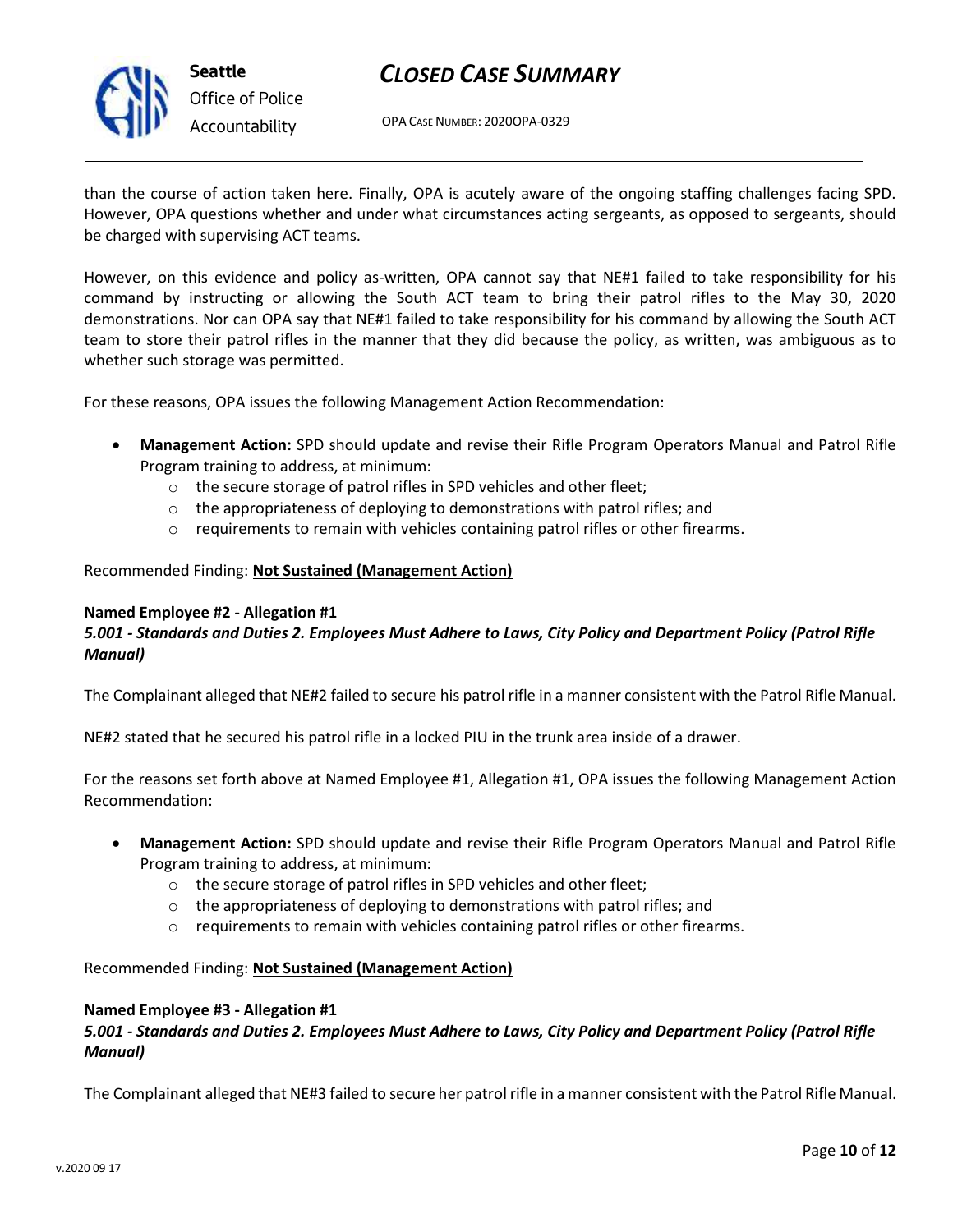

OPA CASE NUMBER: 2020OPA-0329

NE#3 stated that she secured her patrol rifle in a rifle bag in the trunk of an SPD PIU.

For the reasons set forth above at Named Employee #1, Allegation #1, OPA issues the following Management Action Recommendation:

- **Management Action:** SPD should update and revise their Rifle Program Operators Manual and Patrol Rifle Program training to address, at minimum:
	- o the secure storage of patrol rifles in SPD vehicles and other fleet;
	- $\circ$  the appropriateness of deploying to demonstrations with patrol rifles; and
	- o requirements to remain with vehicles containing patrol rifles or other firearms.

#### Recommended Finding: **Not Sustained (Management Action)**

#### **Named Employee #4 - Allegation #1**

### *5.001 - Standards and Duties 2. Employees Must Adhere to Laws, City Policy and Department Policy (Patrol Rifle Manual)*

The Complainant alleged that NE#4 failed to secure her patrol rifle in a manner consistent with the Patrol Rifle Manual.

NE#4 stated that she left her patrol rifle in its carrying case in the trunk of an SPD PIU.

For the reasons set forth above at Named Employee #1, Allegation #1, OPA issues the following Management Action Recommendation:

- **Management Action:** SPD should update and revise their Rifle Program Operators Manual and Patrol Rifle Program training to address, at minimum:
	- o the secure storage of patrol rifles in SPD vehicles and other fleet;
	- o the appropriateness of deploying to demonstrations with patrol rifles; and
	- $\circ$  requirements to remain with vehicles containing patrol rifles or other firearms.

#### Recommended Finding**: Not Sustained (Management Action)**

#### **Named Employee #5 – Allegation #1**

### *5.001 - Standards and Duties 2. Employees Must Adhere to Laws, City Policy and Department Policy (Patrol Rifle Manual)*

The Complainant alleged that NE#5 failed to secure her patrol rifle in a manner consistent with the Patrol Rifle Manual.

NE#5 stated that she left her patrol rifle in the trunk area of an SPD PIU.

For the reasons set forth above at Named Employee #1, Allegation #1, OPA issues the following Management Action Recommendation:

• **Management Action:** SPD should update and revise their Rifle Program Operators Manual and Patrol Rifle Program training to address, at minimum: